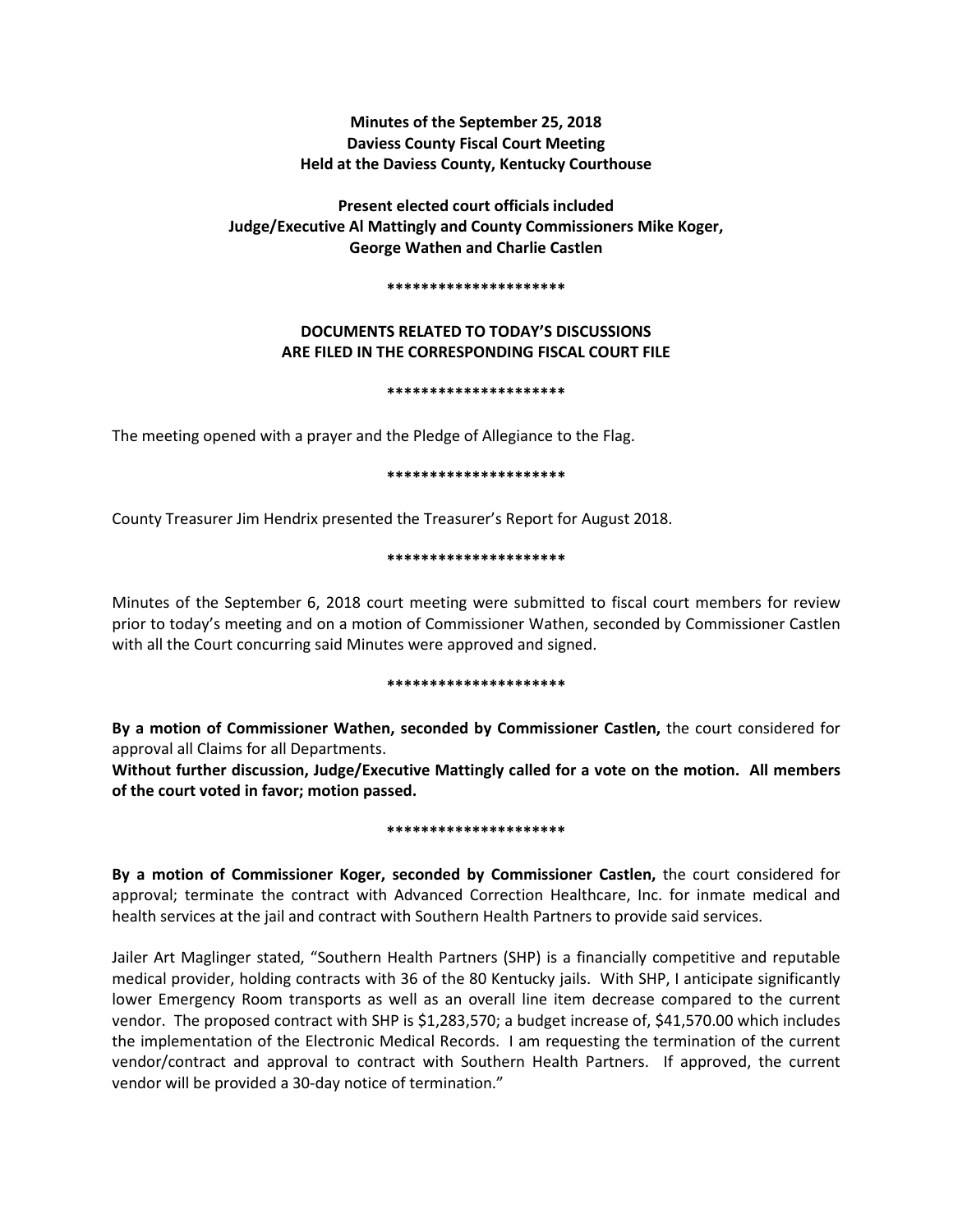**Without further discussion, Judge/Executive Mattingly called for a vote on the motion. All members of the court voted in favor; motion passed.** 

#### **\*\*\*\*\*\*\*\*\*\*\*\*\*\*\*\*\*\*\*\*\***

**By a motion of Commissioner Wathen, seconded by Commissioner Castlen,** the court considered for approval; Change Order with Humdinger Equipment, Ltd. regarding the Landfill Compactor.

David Smith stated, "After the recent compactor order, we found out a semi-u blade could be used in place of the standard straight blade. The semi-u blade allows the compactor to get closer to the trucks and dozer without pushing trash on them."

**Without further discussion, Judge/Executive Mattingly called for a vote on the motion. All members of the court voted in favor; motion passed.** 

## **\*\*\*\*\*\*\*\*\*\*\*\*\*\*\*\*\*\*\*\*\***

**By a motion of Commissioner Wathen, seconded by Commissioner Castlen,** the court considered for approval; Contract with Patrick Environmental Services, LLC for a Semi-Annual Landfill Compliance Report.

**Without further discussion, Judge/Executive Mattingly called for a vote on the motion. All members of the court voted in favor; motion passed.** 

## **\*\*\*\*\*\*\*\*\*\*\*\*\*\*\*\*\*\*\*\*\***

**By a motion of Commissioner Castlen, seconded by Commissioner Wathen,** the court considered for approval; Daviess County Search and Rescue Annual Order of Affiliation Renewal.

**Without further discussion, Judge/Executive Mattingly called for a vote on the motion. All members of the court voted in favor; motion passed.** 

#### **\*\*\*\*\*\*\*\*\*\*\*\*\*\*\*\*\*\*\*\*\***

**By a motion of Commissioner Wathen, seconded by Commissioner Castlen,** the court considered for approval; Contract with Inspection, Testing & Maintenance, Inc. (ITM) for Annual Fire Hydrant Testing. **Without further discussion, Judge/Executive Mattingly called for a vote on the motion. All members of the court voted in favor; motion passed.** 

## **\*\*\*\*\*\*\*\*\*\*\*\*\*\*\*\*\*\*\*\*\***

**By a motion of Commissioner Castlen, seconded by Commissioner Wathen,** the court considered for approval; Award **Bid No. 27-2018:** Two New or Used 5th Wheel Road Tractors to Vomac Truck Sales for \$228,390.

Purchasing Agent Jordan Johnson stated, "The Fiscal Court solicited bids for two new or used 5th wheel road tractors for the Grimes Avenue Transfer Station. You will notice that we have two 2004 Mack trucks as trade-ins to offset the bid price. VoMac Truck Sales was the best evaluated, having no exceptions to the bid specifications. It should be noted that on all bids where the vehicles or equipment use a considerable amount of fuel, we conduct a fuel efficiency analysis to give us an idea on the total